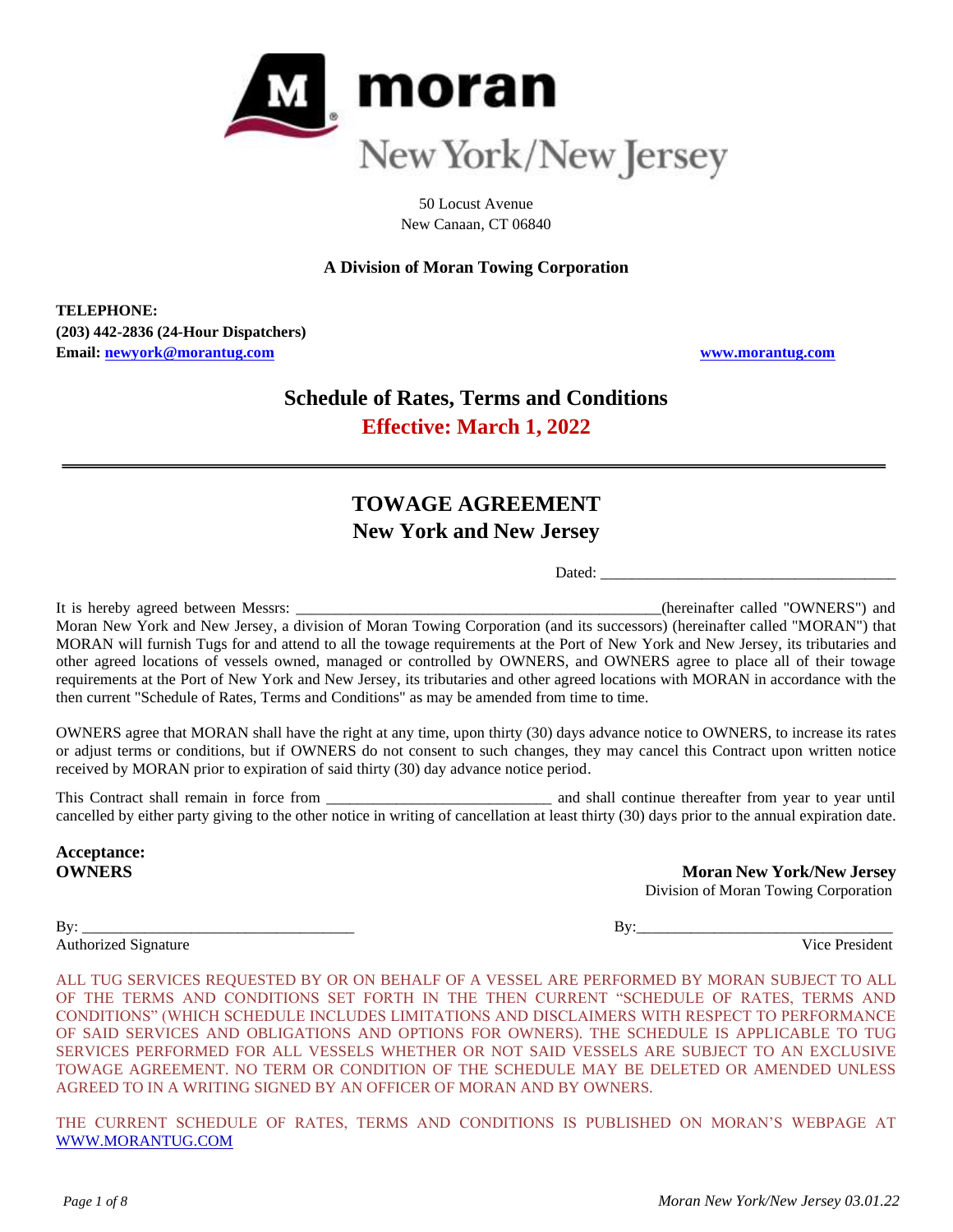#### SCOPE:

THE FOLLOWING SCHEDULE OF RATES, TERMS AND CONDITIONS SHALL APPLY FOR TUG ASSISTANCE TO VESSELS IN THE PORT OF NEW YORK and NEW JERSEY AND ITS TRIBUTARIES IN CLEAR WATER AND SAFE BERTHS.

## RATES:

Rates for Tug assistance are based on the Vessel's highest applicable tonnage as published in the then current edition of "Lloyds Register of Ships" at the following rates in U.S. Dollars. Should the vessel type not have an assigned tonnage, rates will be provided upon request.

## **1 DOCKING OR UNDOCKING**

As an aid in determining the correct geographical zone, please refer to the zone description and the map shown on the back of this Contract. Rates for locations in the vicinity of the Port of New York and New Jersey, other than those set forth below, will be furnished upon request.

# **NOTIFICATION**

Notice for all Tug service should be given at least four (4) hours prior to the time the Tug is required.

|  | TANK VESSELS (up to 2 Tugs): |  |  |
|--|------------------------------|--|--|
|--|------------------------------|--|--|

| <b>Deadweight</b><br>Tons:                                               |              | <b>Zone Rates:</b> |          |                         |          |                 |          |          |          |          |          |          |          |
|--------------------------------------------------------------------------|--------------|--------------------|----------|-------------------------|----------|-----------------|----------|----------|----------|----------|----------|----------|----------|
|                                                                          | $\mathbf{1}$ | $\overline{2}$     | 3        | $\overline{\mathbf{4}}$ | 5        | $7\phantom{.0}$ | 8        | 9        | 10       | 11       | 12       | 13       | 14       |
| Min<br>30,000                                                            | \$5,874      | \$5,595            | \$6,146  | \$7,208                 | \$5,664  | \$7,165         | \$5,595  | \$6,580  | \$6,590  | \$7,312  | \$7,603  | \$7,208  | \$7,459  |
| $30,001 -$<br>35,000                                                     | \$6,944      | \$6,617            | \$7,263  | \$7,417                 | \$6,683  | \$8,453         | \$6,453  | \$7,765  | \$7,502  | \$8,041  | \$9,254  | \$7,417  | \$7,670  |
| $35,001 -$<br>40,000                                                     | \$8,010      | \$7,642            | \$8,376  | \$7,953                 | \$7,710  | \$9,785         | \$7,502  | \$8,944  | \$8,573  | \$8,810  | \$10,530 | \$7,953  | \$8,840  |
| $40,001 -$<br>45,000                                                     | \$9,071      | \$8,662            | \$9,493  | \$9,017                 | \$8,740  | \$11,089        | \$8,628  | \$10,151 | \$9,702  | \$9,605  | \$11,643 | \$9,017  | \$10,022 |
| $45,001 -$<br>50,000                                                     | \$10,142     | \$9,677            | \$10,600 | \$10,420                | \$9,779  | \$12,331        | \$9,671  | \$11,339 | \$10,869 | \$10,542 | \$13,017 | \$10,420 | \$11,201 |
| $50,001 -$<br>55,000                                                     | \$11,210     | \$10,701           | \$11,718 | \$11,510                | \$10,796 | \$13,634        | \$10,585 | \$12,550 | \$12,576 | \$11,670 | \$14,387 | \$11,510 | \$12,384 |
| 55,001-<br>60,000                                                        | \$12,271     | \$11,717           | \$12,844 | \$12,617                | \$11,833 | \$14,990        | \$11,644 | \$13,729 | \$13,779 | \$12,782 | \$15,753 | \$12,617 | \$13,559 |
| $60,001 -$<br>65,000                                                     | \$13,337     | \$12,734           | \$13,951 | \$13,707                | \$12,856 | \$16,295        | \$12,432 | \$14,915 | \$14,981 | \$13,889 | \$17,116 | \$13,707 | \$14,740 |
| $65,001 -$<br>70,000                                                     | \$14,407     | \$13,755           | \$15,075 | \$14,627                | \$13,884 | \$17,589        | \$13,543 | \$16,120 | \$16,192 | \$15,011 | \$18,494 | \$14,627 | \$15,923 |
| $70,001 -$<br>75,000                                                     | \$15,477     | \$14,774           | \$16,184 | \$15,593                | \$14,907 | \$18,885        | \$14,429 | \$17,304 | \$17,375 | \$16,117 | \$19,865 | \$15,593 | \$17,102 |
| Each<br>additio<br>nal<br>5,000<br>tons or<br>portion<br>thereof<br>add: | \$1,068      | \$1,023            | \$1,109  | \$1,102                 | \$1,029  | \$1,312         | \$934    | \$1,187  | \$1,205  | \$1,109  | \$1,373  | \$1,102  | \$1,183  |

## **PASSENGER VESSELS – Net Registered Tonnage, Minimum 25,000NRT (up to 2 Tugs):**

Docking or Undocking: \$6,000, includes up to two tugs

Greater than 25,000NRT, each 2,500 ton increment or portion, add an additional \$375 to Docking or Undocking Rate.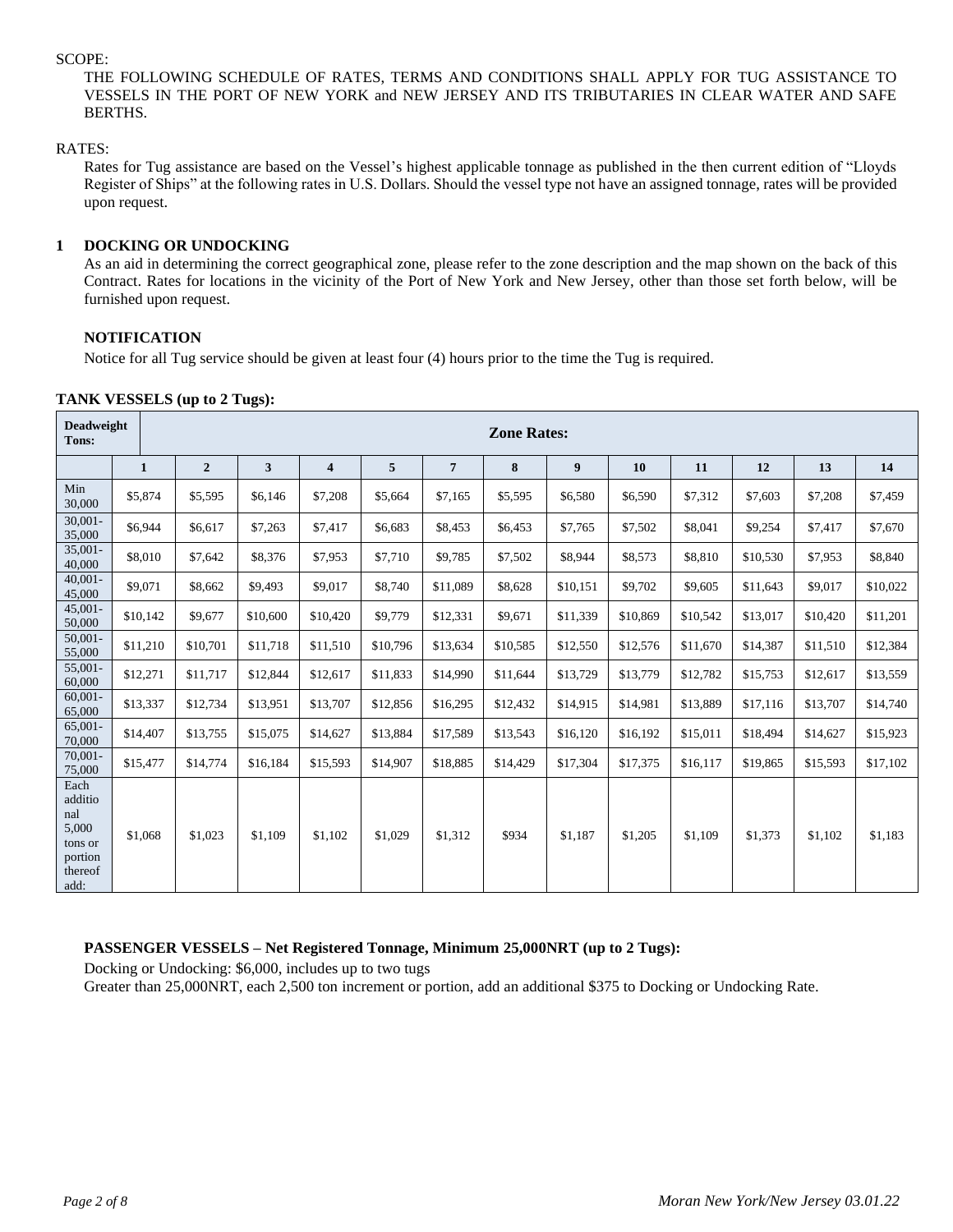# **OTHER VESSELS (Container, General Cargo, Bulker, Ro/Ro, and all other Vessels – up to 2 Tugs):**

| <b>Net Registered</b><br>Tons:                                 |         | <b>Zone Rates:</b> |          |                         |          |                |          |         |         |         |          |          |
|----------------------------------------------------------------|---------|--------------------|----------|-------------------------|----------|----------------|----------|---------|---------|---------|----------|----------|
|                                                                | 1       | $\overline{2}$     | 3        | $\overline{\mathbf{4}}$ | 5        | $\overline{7}$ | 8        | 9       | 10      | 11      | 13       | 14       |
| Min 8,000                                                      | \$5,827 | \$6,161            | \$6,473  | \$10,216                | \$6,473  | \$12,451       | \$6,584  | \$5,318 | \$5,827 | \$6,878 | \$6,193  | \$6,269  |
| 8,001-9,000                                                    | \$6,495 | \$6,827            | \$7,207  | \$10,441                | \$7,207  | \$12,724       | \$7,603  | \$6,040 | \$6,600 | \$6,976 | \$7,009  | \$7,120  |
| $9,001 -$<br>10,000                                            | \$7,161 | \$7,493            | \$7,940  | \$10,675                | \$7,940  | \$13,011       | \$8,327  | \$6,750 | \$7,120 | \$7,120 | \$7,858  | \$7,962  |
| $10,001 -$<br>11,000                                           | \$7,827 | \$8,160            | \$8,672  | \$10,906                | \$8,672  | \$13,292       | \$9,194  | \$7,457 | \$7,312 | \$7,312 | \$8,665  | \$8,799  |
| $11,001 -$<br>12,000                                           | \$8,493 | \$8,826            | \$9,406  | \$11,150                | \$9,406  | \$13,588       | \$9,844  | \$7,603 | \$7,603 | \$7,603 | \$9,493  | \$9,636  |
| $12,001 -$<br>13,000                                           | \$9,160 | \$9,493            | \$10,140 | \$11,607                | \$10,140 | \$14,147       | \$10,665 | \$7,802 | \$7,858 | \$7,894 | \$10,323 | \$10,461 |
| 13,001-<br>14,000                                              | \$9,826 | \$10,160           | \$10,874 | \$12,071                | \$10,874 | \$14,710       | \$11,559 | \$8,041 | \$8,086 | \$8,140 | \$11,141 | \$11,310 |
| Each<br>additional<br>1,000 tons<br>or portion<br>thereof add: | \$667   | \$667              | \$734    | \$837                   | \$734    | \$1,020        | \$846    | \$633   | \$667   | \$734   | \$734    | \$837    |

Should a Vessel lose her ability to maneuver (power or steering) during the Docking or Undocking evolution, said Vessel will incur an additional minimum charge of two (2) hours at the hourly rate of \$1,500 per Tug pro-rated to the nearest half  $(1/2)$  hour.

# **2 ADDITIONAL TUGS**

When more than two (2) Tugs are requested or required to assist a Vessel in circumstances such as weather, tidal conditions, congestion, difficult berths, USCG mandated regulations, Pilot recommendations or any other factors required, additional charges will be applied to the docking or undocking charges utilizing fifty percent of the docking or undocking rate per each additional Tug.

# **3 BACKING**

When it becomes necessary for vessels to be backed one-half mile or more due to specific berth requirements, the applicable rate for docking or sailing will be increased by fifty (50%) percent.

## **Contract discounts only apply to Docking / Undocking rates in paragraph 1 - 3 above. Tug services provided to a Vessel on an hourly basis are not subject to a discount.**

## **4 HOURLY RATES – Subject to a two (2) hour minimum per Tug**

Hourly rates are applicable to certain services as set forth herein. Unless otherwise provided, such rates will be billed at an hourly rate per Tug of \$1,500 pro-rated to the nearest half (1/2) hour. For purposes of calculating hourly rates, running times noted in paragraph 6 each way shall be charged to and from the place where Tug services are rendered.

## **TRANSPORTING/SHIFTING**

Hourly rate plus applicable zone running time shall be charged for all Tug services performed in connection with the movement of a Vessel from berth to berth, berth to anchor, anchor to berth and anchor to anchor; whether the Tug is made fast to the Vessel.

## **ATTENDANCE**

Hourly rate plus applicable zone running time each way shall be charged for all Tug services in attending to a Vessel, including service at anchorage or similar Tug services.

## **ESCORTING AND TETHERED ESCORTING**

When Tug(s) are requested or required to provide escorting services to a Vessel, the applicable Escorting rate noted below shall be charged plus zone run time to and from the service location. Escorting services shall be subject to a two-hour minimum per tug, pro-rated to the nearest half (1/2) hour.

Escorting: ...............................................\$1,500 per hour per Tug Tethered escorting:.................................\$2,500 per hour per Tug

## **DETENTION**

The rates set forth herein include waiting time of up to one-half hour. Measured for docking, from the time that the Tug is ordered alongside by the Pilot or Master of the Vessel and, for undocking, from the time that the Tug reports at the scheduled sailing time. Waiting time in excess of one-half hour shall be charged at the applicable hourly rate for each Tug. In addition, if the Vessel is delayed for any reason not attributable to MORAN after commencement of the work, all such delay shall be charged at the applicable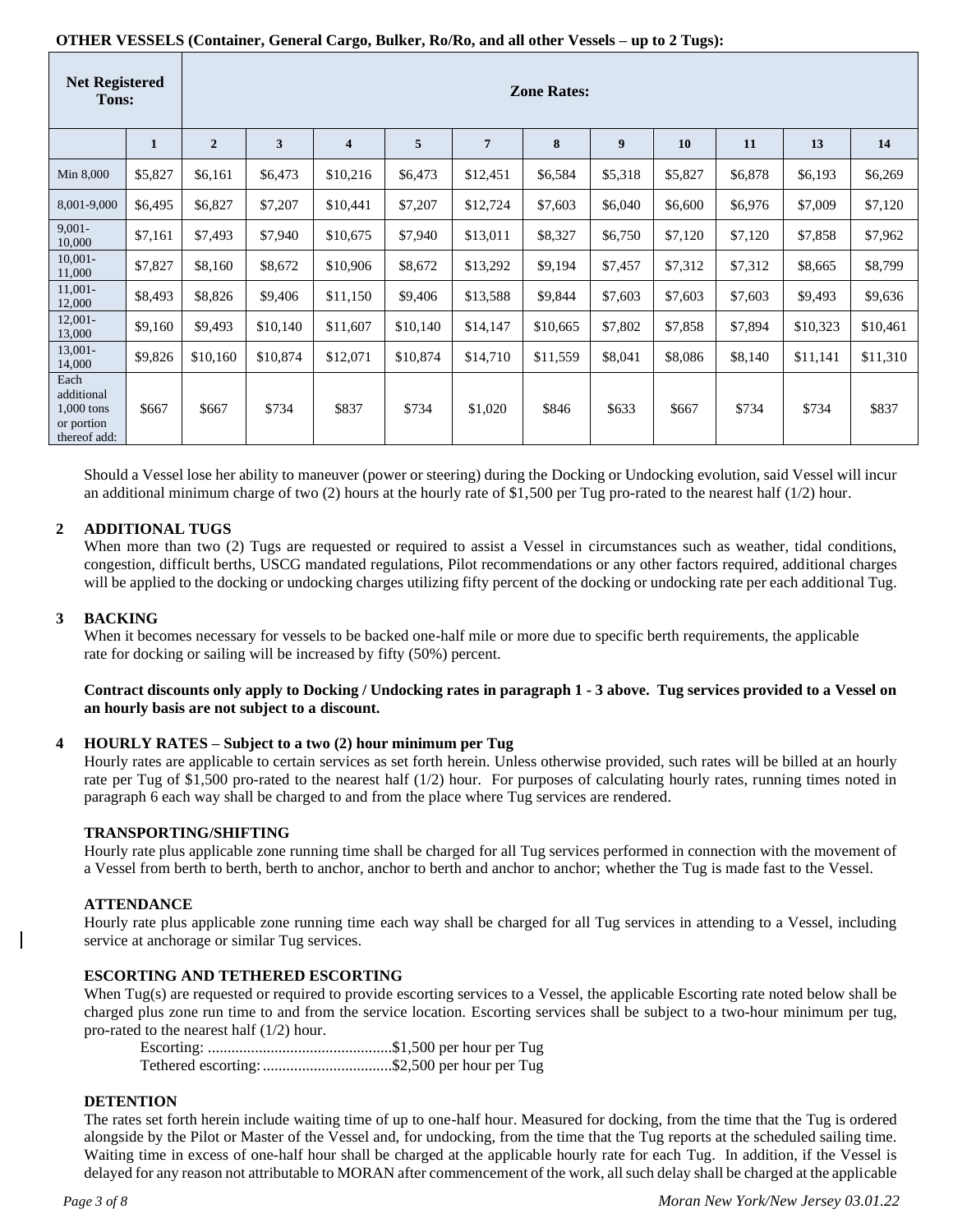hourly rate for each Tug prorated to the nearest half hour. With respect to docking and undocking delays, the detention charge shall be the applicable hourly rate as set forth in paragraph 4, pro-rated to the nearest half hour.

## **5 LINE HANDLING SERVICES**

## **6 ZONE RUNNING TIME AND DESCRIPTION**

|  | Zone 21.50hrs Erie Basin and the Battery to the Williamsburg Bridge                                       |
|--|-----------------------------------------------------------------------------------------------------------|
|  | Zone 32.00hrs Williamsburg Bridge to Queensboro Bridge                                                    |
|  | Zone 42.50hrsQueensboro Bridge to Hunts Point and Bowery Bay                                              |
|  |                                                                                                           |
|  | Zone 62.75hrs Pier 97 and Days Point to George Washington Bridge                                          |
|  | Zone 73.25hrsGeorge Washington Bridge to Yonkers                                                          |
|  | Zone 81.25hrsSouth of Pier 7, Jersey City to Bayonne Terminal                                             |
|  | Zone 91.25hrs Staten Island Ferry Terminal to Verrazano Bridge                                            |
|  | Zone 101.00hrs Staten Island Ferry Terminal and Constable Hook to Bayonne Bridge                          |
|  | Zone 111.50hrs Bayonne Bridge to Goethals Bridge and Newark Bay to New Jersey Turnpike Extension Bridge   |
|  | Zone 122.00hrs New Jersey Turnpike Extension Bridge to Pulaski Skyway Bridge in Passaic River and Turning |
|  | Basin in Hackensack River                                                                                 |
|  | Zone 131.50hrsGoethals Bridge to Tufts Point in Arthur Kill                                               |
|  | Zone 142.00hrsTufts Point to Ferry Point, Perth Amboy and Ward Point Staten Island                        |
|  | Zone 152.50hrsRaritan River, South Amboy Reach to Titanium Reach                                          |
|  | Zone 162.50hrsLeonardo, New Jersey                                                                        |
|  |                                                                                                           |

## **7 HOLIDAYS**

Services performed on a Holiday shall be charged the applicable rate plus an additional 35% per Tug. If a Tug service commences on a regular day and concludes on a Holiday, or vice versa, the Holiday rate shall apply.

Holidays observed: New Year's Day, Martin Luther King Birthday, President's Day, Easter Sunday, Memorial Day, Independence Day, Labor Day, Veterans Day, Thanksgiving, Christmas, and any National Holiday hereafter designated by the Federal government.

#### **8 CANCELLATION - REPORTING**

When Tug orders are cancelled or changed after the Tug has been dispatched from its Tug Station, but before it commences performance of the requested service, three quarters (3/4) of the applicable rate will be charged. Cancellation / Reporting rates are subject to hourly zone running time and Holiday rate provisions.

#### **9 TRACTOR TUGS**

When a tractor Tug is requested or required, the rate charged for that Tug shall be increased by fifty percent (50%) over the applicable rate and/or hourly rate set forth herein excluding Tractor Tug tethered escorting.

#### **10 PEAK HOUR SERVICE**

Service requested between the hours of 03:00-08:00 and 15:00-20:00 may be assessed a twenty-five (25%) surcharge.

#### **11 ICE CHARGES**

When a Tug providing services to a Vessel is operating in ice conditions, the rate charged for that Tug shall be increased by fifty percent (50%) over the applicable rate and /or hourly rate set forth herein.

When it is necessary for a Tug to break ice in connection with docking or undocking a Vessel, or to clear an ice bound slip for any reason, said service will be charged at an hourly rate of \$3,000.00 per Tug, measured from Tug station to Tug station. No running time will be charged if the Tug used to break ice is also used in the Docking and Undocking operation. The hourly rate applicable to ice breaking will be pro-rated to the nearest half (1/2) hour.

## **12 TAXES**

Any transportation, use, sales or any similar federal, state or local taxes or fees levied with respect to the provision of services hereunder shall be paid by OWNERS. Any such exactions shall appear as a separate line item on MORAN'S service invoices

#### **13 FUEL SURCHARGE**

All rates published in this Schedule are subject to prevailing fuel surcharges.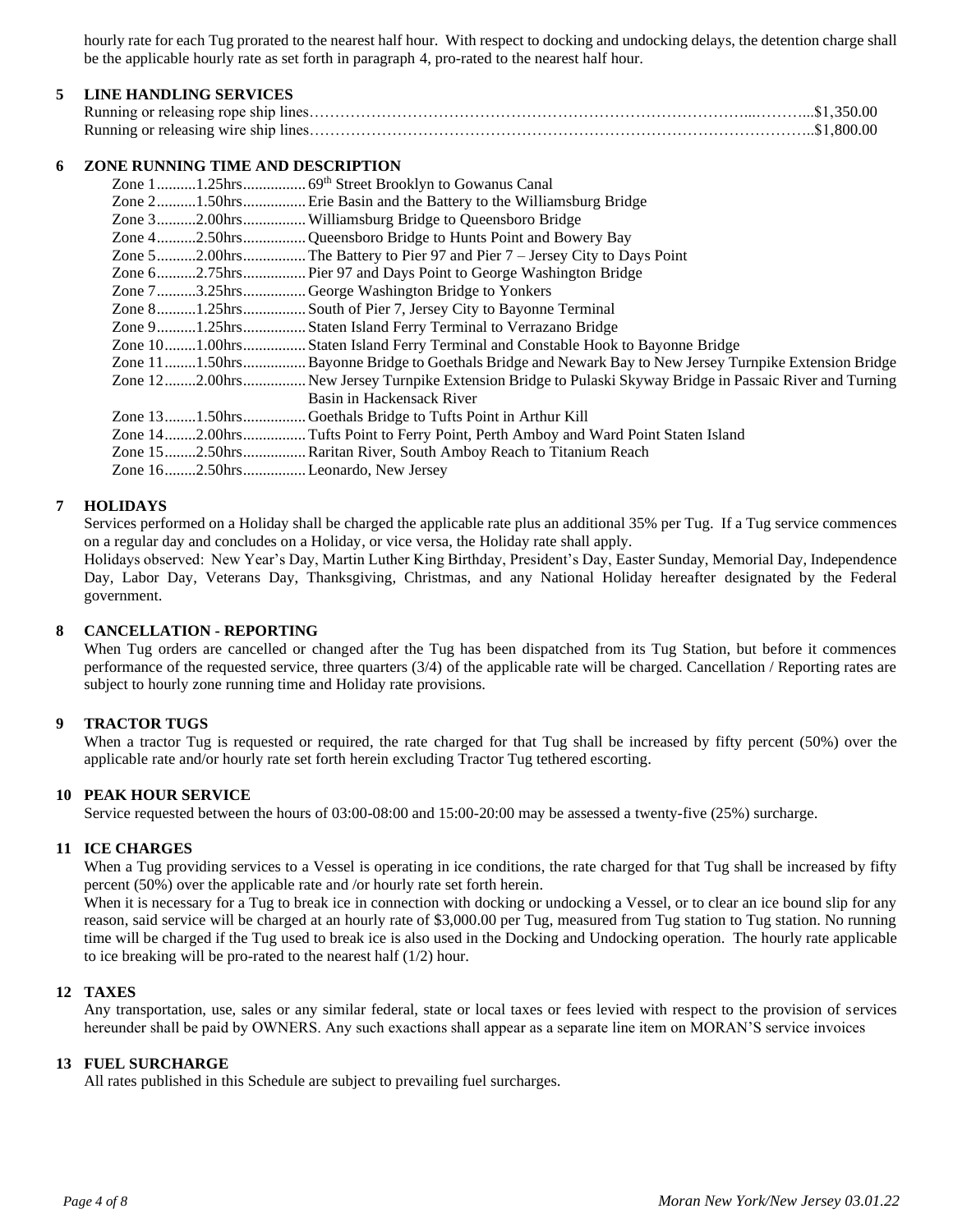## **TERMS AND CONDITIONS**

## **DEFINITIONS**: As used herein, the following terms shall mean:

**"Deadship":** shall mean a Vessel that at the commencement of any services requested from and provided by MORAN does not have use of, or which will not be using, its propelling power and/or steering.

**"Escort / Tethered Tugs":** the services in which a Tug is requested or required to attend upon a Vessel during transit and extended beyond the limits of standard operations. Tethering shall mean a Tug's line is attached to the Vessel during this service.

**"MORAN":** shall Moran Towing Corporation, Moran New York/New Jersey, a division of Moran Towing Corporation, and its successors.

**"Owners":** shall mean, collectively, the owner, charterer, operator and manager of the Vessel receiving Tug Services from Moran.

**"Schedule":** shall mean the Schedule of Rates, Terms and Conditions for the applicable port that is in effect on the date that Tug services are rendered to a Vessel. A current copy of the Schedule may be found on MORAN's webpage at [www.morantug.com.](http://www.morantug.com/)

**"Tug" or Tugs":** shall mean the Tugboats provided or arranged by MORAN to perform the requested Tug services.

**"Tug Interests":** shall mean MORAN, the Tugs, their respective owners, affiliates, operators, charterers, managers, underwriters, masters and crews.

**"Tug Station":** shall mean the Tug's customary berth at the MORAN facility or, if applicable, the berth or other place from which the Tug departed to perform the Tug Services and/or to which it proceeded following the provision of such services.

**"Vessel":** Shall mean a vessel that receives Tug services.

## **1 DEADSHIP AND OTHER SERVICES**

Rates for Deadship moves and for all other services not covered by the above rates, will be furnished upon request. For all services rendered to Deadships, MORAN and OWNERS agree as follows:

In consideration of the uncertain towage characteristics of a Deadship and of MORAN's agreement to furnish Tug services to said Deadship hereunder, OWNERS agree (i) to maintain hull and machinery insurance in an amount at least equal to the full value of the Deadship, (ii) to maintain full form protection and indemnity insurance in an amount not less than one hundred million dollars (\$100,000,000.00) and (iii) to name Tug Interests as named assureds or joint members (as applicable) with waiver of subrogation in favor of said assureds in all said policies. OWNERS shall be responsible to Tug Interests for any deductibles maintained with respect to said insurances. OWNERS further agree to provide to MORAN proper evidence of such insurance prior to commencement of a Deadship move. For an absence of doubt, it is the intent of this paragraph to extend Tug Interests, as primary cover for any liability arising out of performance of services hereunder to a Deadship for which Tug Interests may be liable, the enumerated insurances maintained by OWNERS on the Vessel assisted.

The Limitation of Liability terms set forth in Paragraph 6 shall apply to all Tug services rendered to Deadships. OWNERS shall make all necessary arrangements for a master and, if required or deemed advisable, a duly licensed pilot to serve aboard the Deadship, and to direct the navigation of the flotilla. In the event that OWNERS utilize a pilot, the pilot shall be deemed the borrowed servant of the Deadship assisted and her owner or operator for all purposes and in every respect, his services while so engaged being the work of the Deadship assisted, her owner and operator, and being subject to the exclusive supervision and control of the Deadship's master or OWNERS' other command personnel aboard. MORAN's Tugs will act in accordance with the direction of the pilot and master, as applicable.

## **2 VESSELS AGROUND OR IN DISTRESS**

Rates for Tug services to Vessels aground or in distress or when performed during heightened Coast Guard port conditions will be furnished upon request. The provision of such Tug services to any Vessel aground or in distress or during heightened Coast Guard port conditions shall be subject to the terms and conditions of this Schedule in all instances. However, MORAN reserves the right to perform such Tug services under different terms and conditions to be agreed, dependent upon the particulars of the specific event.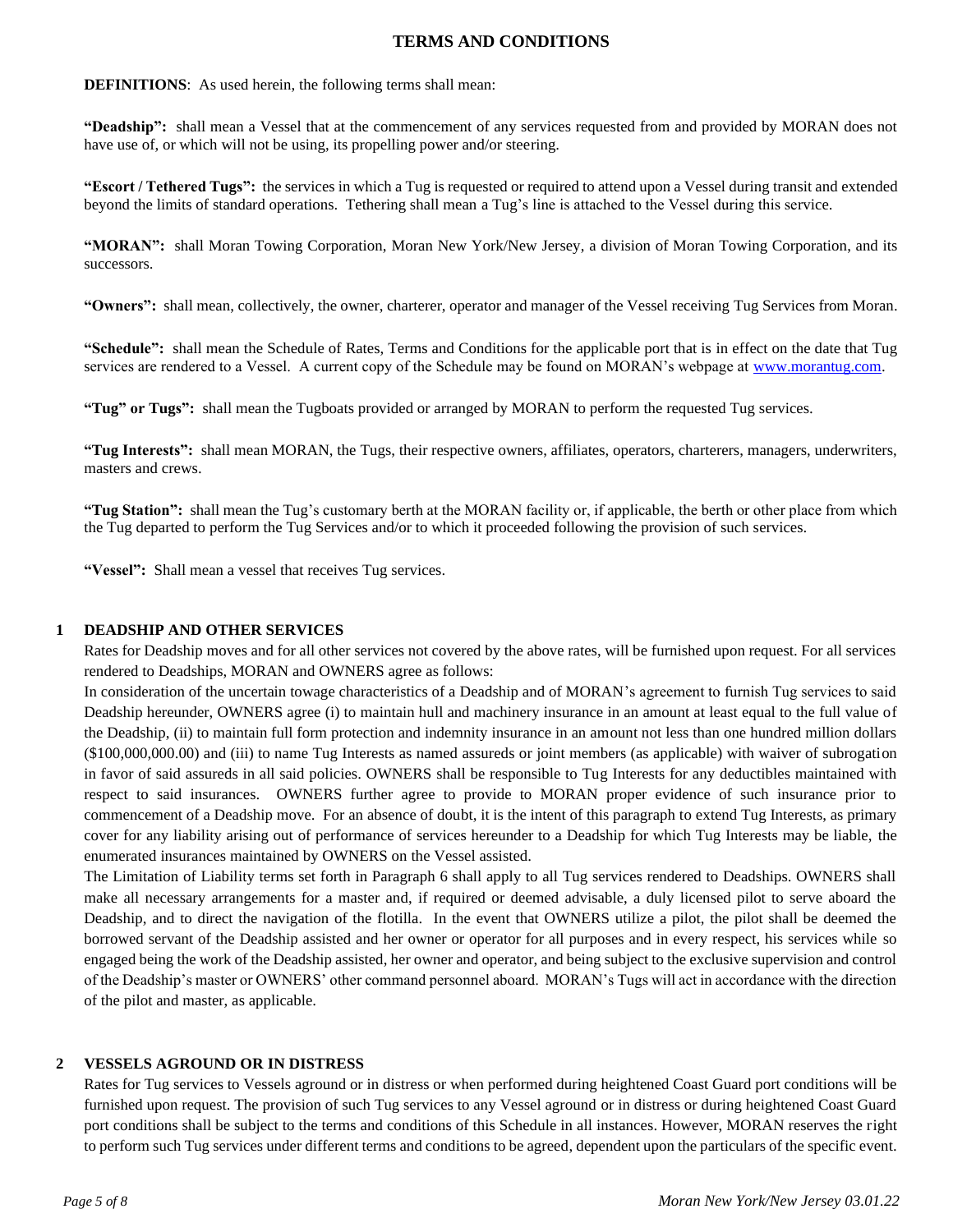#### **3 EMPLOYMENT OF OTHER TUGS**

All or part of any service performed hereunder may be subcontracted without notice to OWNERS. Any such subcontractor shall be considered an independent contractor and not an agent, servant or employee of MORAN. If at any time MORAN Tugs are not conveniently available for the required services MORAN will endeavor to designate or engage other Tugs to provide service, but MORAN shall not be liable for damages in case it is not able, at any time, for any reason, to furnish such service. Any Tug designated or engaged by MORAN to perform services under this Schedule, and its owners, master and crews shall, while performing such services, have the benefit of all provisions herein. However, if for any reason, at any time, MORAN is unable to have Tugs owned or specified by it on hand to serve OWNERS' Vessels, OWNERS are at liberty to engage any other Tugs to serve it at such time but without the right to charge MORAN any difference in price. In agreeing to endeavor to provide this service, it is understood and agreed that MORAN does not either expressly or impliedly warrant the seaworthiness, power or equipment of the Tugs or the competency of the crew of the Tug or Tugs engaged by MORAN to supply services under this Schedule.

## **4 FORCE MAJEURE**

Tug Interests shall not be responsible or liable for any expense, loss, damage or claim whatsoever caused by or resulting from delays, failures or omission hereunder in the performance of services due to strikes, lockouts, labor disturbances, riots, fire, earthquakes, storms, lightning, epidemics, war, disorders, acts of God, acts of the public enemy, port congestion, mechanical breakdowns, shortage of Tugs, priorities in service, or any other cause whatever beyond their control.

# **5 DAMAGE CLAIM TIME LIMITS AND FORUM**

OWNERS shall notify MORAN of any damage to the Vessel that allegedly occurred during the performance of services hereunder. Such notice shall be in writing and shall be delivered as soon as practicable, but not later than 48 hours following occurrence. MORAN shall be afforded an opportunity to inspect or survey such damage before commencement of any repairs. Any action in any forum to recover damages from Tug Interests, or any of them, shall be commenced within one year after the occurrence giving rise to the claim, failing which said claim shall be deemed waived. This Schedule shall be governed by and construed in accordance with the Maritime Law of the United States and, to the extent not in conflict therewith, by the laws of the state of New York, excluding its conflict of laws rules. The parties agree that any proceeding involving this Schedule or the Tug Services performed hereunder shall be brought in the United States District Court for the Southern District of New York or, if said court shall not have jurisdiction thereof, then in a state court of competent jurisdiction sitting in New York County, New York. Tug Interests and Owners irrevocably waive their right to trial by jury with respect to any claim or dispute arising in whole or in part out of the terms and conditions of this contract or the provision of Tug Services to a Vessel.

#### **6 LIMITATION OF LIABILITY**

a. The furnishing of any service or anything done in connection therewith shall not be construed to be or to give rise to a personal contract, and it is understood that Tug Interests, shall have the benefit of all exemptions from, and limitations of, liability to which an owner of a vessel is entitled under the Limitation of Liability Statutes of the United States. MORAN WARRANTS THE EXERCISE OF REASONABLE CARE IN THE PERFORMANCE OF TUG SERVICES BUT DISCLAIMS ALL OTHER WARRANTIES EXPRESSED OR IMPLIED, INCLUDING ANY WARRANTY OF WORKMANLIKE SERVICE.

b. Unless entitled to immunity or to defenses to, exemptions from and limitations of liability provided under this Schedule or under any applicable law, rule or regulation that would reduce their liability to an amount less than that hereinafter set forth, Tug Interests shall be liable, only to the extent of their negligence, which negligence shall not be assumed but shall be affirmatively proven, for claims, demands, causes of action, liabilities and costs (including third party claims) arising out of or in connection with any occurrence or series of occurrences related to the provision of Tug services or line handling pursuant to this Schedule up to a maximum aggregate amount of two hundred fifty thousand dollars (U. S. \$250,000.00). OWNERS understand and agree that Tug services provided hereunder are rendered at all times under the supervision and command of OWNERS' servants, (including the Master of the Vessel being assisted and docking pilots), or of State pilots, none of whose actions or inactions may be imputed to the Tug Interests. OWNERS further understand and agree that the rates charged by or on behalf of MORAN for Tug services are predicated upon the limitations of liability and the indemnities set forth in this Schedule. Should OWNERS desire that Tug Interests retain liability in excess of two hundred fifty thousand dollars (U.S. \$250,000.00) they must notify MORAN in writing, whereupon MORAN will quote rates for Tug services hereunder predicated on higher liability limits. Any such quote must be accepted by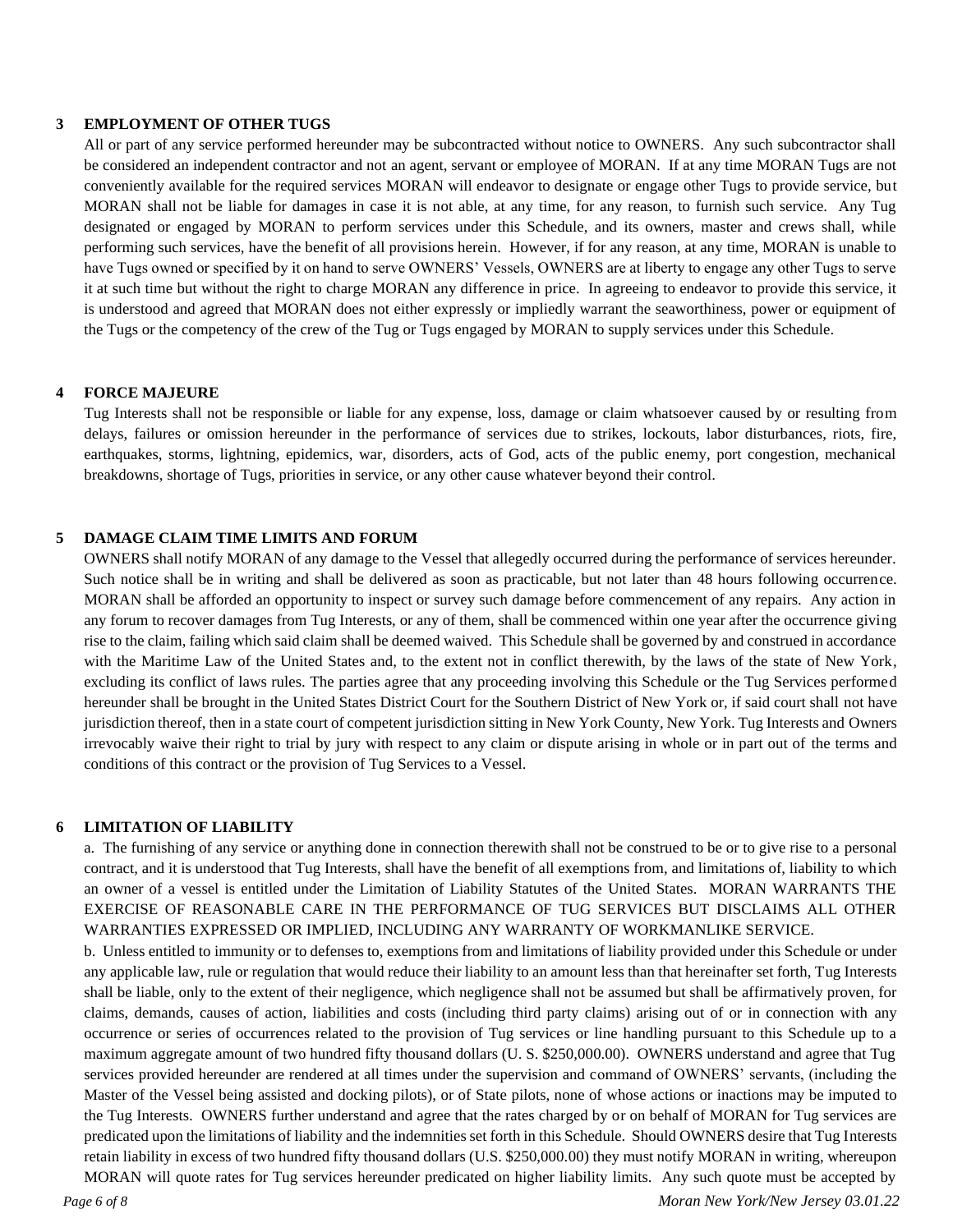OWNERS in writing at least twenty-four (24) hours prior to commencement of Tug services to the Vessel, failing which the rates and liability limitations otherwise provided herein shall prevail. Nothing herein shall be construed to waive or limit the right of Tug Interests to assert any defenses to liability available to them or to avail themselves of any rights of limitation or exemption from liability under any applicable law, rule, or regulation.

c. OWNERS and any Vessel assisted hereunder assume all risk of, and shall indemnify Tug Interests from and against, any and all loss or damage sustained by OWNERS, by Tug Interests or by any other vessel, property or person that results from the parting, heaving or sudden movement of any hawser or other line, by whomsoever furnished or howsoever caused.

d. Notwithstanding anything to the contrary in this Schedule or elsewhere, OWNERS understand and agree that the rates charged hereunder are also predicated on agreement that the Tug Interests shall have no liability for any consequential, punitive, exemplary or special damages of any kind howsoever arising.

e. OWNERS agree to indemnify, defend and hold harmless the Tug Interests from and against any and all claims, demands, causes of action, liabilities and costs (including attorneys' fees, penalties, fines and third party claims of whatever nature) that are attributable to the acts or omissions, whether or not negligent, of the Tug Interests, or any of them, or to the unseaworthiness of any Tug and which arise out of or in connection with any occurrence or series of occurrences related to the provision of Tug services or line handling pursuant to this Schedule to the extent that they exceed, in the aggregate, the applicable amounts set forth in subparagraph 6(b) above. The parties intend for this indemnity to apply in all instances including, without limitation, allision, collision, personal injury, fire, explosion, grounding, oil spills and third-party claims. OWNERS warrant that they possess sufficient and adequate insurance on the Vessels assisted pursuant to this Schedule, including hull and machinery, P&I, cargo and pollution coverage to comply with all applicable laws and to respond for any losses arising out of or connected in any way with the Tug services provided hereunder, with all rights of subrogation for losses under said insurances waived as to Tug Interests and with Tug Interests entitled to all benefits under said insurances of a named assured or joint member, as applicable.

f. Nothing herein shall preclude MORAN from recovering from any responsible party for any damages sustained by any Tugs providing service hereunder.

## **7 PILOTAGE**

a. MORAN does not furnish pilots or pilotage, so that whenever any licensed pilot, or a captain of any Tug which is furnished to or is engaged in the service of assisting a Vessel participates in directing the navigation of such Vessel, or in directing the assisting Tugs, from on board such Vessel or from elsewhere, it is agreed that he becomes the borrowed servant of the Vessel assisted and her owner or operator for all purposes and in every respect, his services while so engaged being the work of the Vessel assisted, her owner and operator, and being subject to the exclusive supervision and control of the Vessel's personnel. Any such service performed by any such person is beyond the scope of his employment, if any, for MORAN and Tug Interests shall not be liable for any act or omission of any such person. The provisions of this paragraph may not be changed or modified in any manner whatsoever except by written instrument signed by an officer of MORAN.

b. With respect to Vessels that are not owned by the person or company ordering the Tug service, it is understood and agreed that such person or company warrants that it has authority to bind the Vessel owners to all the provisions of this Schedule, and agrees to indemnify and hold Tug Interests harmless from all damages and expenses that may be sustained or incurred in the event and in consequence of such person or company not having such authority.

c. In consideration of MORAN transporting the pilot without charge to and/or from the Vessel being assisted hereunder, OWNERS agree that they shall indemnify, defend, and hold harmless Tug Interests from and against any and all claims, demands, causes of actions, liabilities and costs (including attorney's fees) incurred in connection with or arising out of any claim by or on behalf of a pilot for personal injury or death sustained while being transported by MORAN to or from the Vessel being assisted, excepting only any injury sustained by said pilot to the extent attributable to the gross or willful negligence of MORAN. As used herein, the term "being transported by MORAN" shall include, without limitation, all time when the pilot is (i) present on MORAN's shoreside premises enroute to or from the Vessel being assisted and (ii) boarding, on board or disembarking from a Tug or other vessel supplied by or on behalf of MORAN. As used herein, the term "pilot" shall also include any assistant pilot, trainee, or other person who may accompany the pilot in any capacity.

#### **8 CONTRACT TERMINATION**

If at any time during the term hereof, MORAN reasonably concludes that the solvency or financial condition of OWNERS is threatened it may, in its sole discretion, cancel this contract, such cancellation to take effect immediately upon receipt by OWNERS of email or other written notification thereof. If, subsequent to cancelation, OWNERS provide to MORAN evidence concerning their ability to meet their current and future financial obligations, MORAN may, in its sole discretion, elect to reinstate this contract effective upon receipt by OWNERS of email or other written notification thereof.